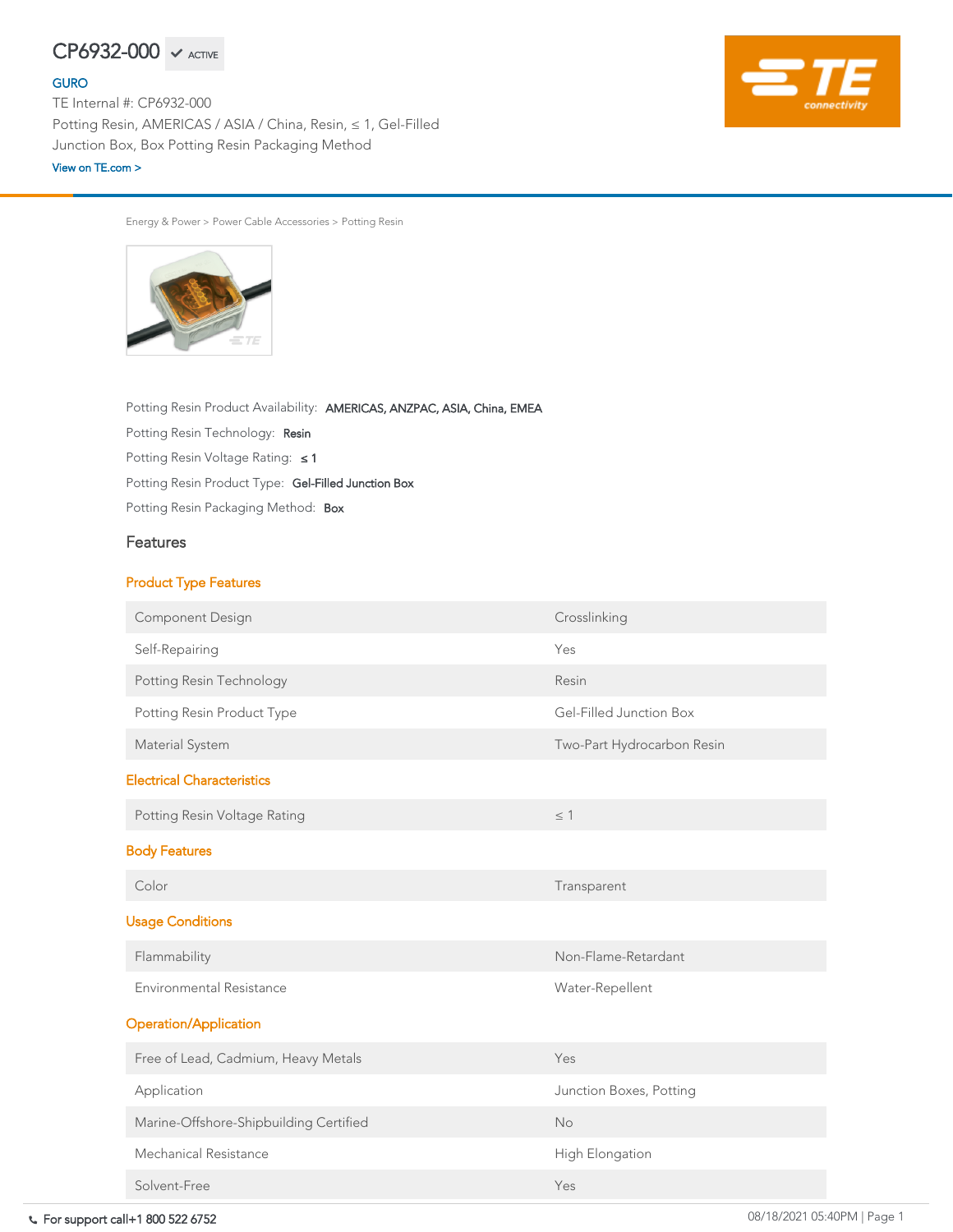## CP6932-000

Potting Resin, AMERICAS / ASIA / China, Resin, ≤ 1, Gel-Filled Junction Box, Box Potting Resin Packaging Method



Product Use Protection Against Humidity, Mechanical Shock & Vibration

| Halogen Free                       | Yes                                 |
|------------------------------------|-------------------------------------|
| UV-Stabilized                      | <b>No</b>                           |
| Isocyanate-Free                    | Yes                                 |
| Label-Free Acc REACH & CLP         | Yes                                 |
| Silicone-Free                      | Yes                                 |
| <b>Industry Standards</b>          |                                     |
| <b>UL Rating</b>                   | No                                  |
| <b>CSA Certified</b>               | <b>No</b>                           |
| Standards                          | <b>IP68</b>                         |
| <b>Product Availability</b>        |                                     |
| Minimum Order Quantity             |                                     |
| Potting Resin Product Availability | AMERICAS, ANZPAC, ASIA, China, EMEA |
| <b>Packaging Features</b>          |                                     |
| Packaging Quantity                 | .25                                 |
| Minimum Packaging Unit             | 1                                   |
| Potting Resin Packaging Method     | Box                                 |
|                                    |                                     |

### **Other**

Other Colors Available No

## Product Compliance

[For compliance documentation, visit the product page on TE.com>](https://www.te.com/usa-en/product-CP6932-000.html)

| EU RoHS Directive 2011/65/EU                  | Compliant                                                                                                                                     |
|-----------------------------------------------|-----------------------------------------------------------------------------------------------------------------------------------------------|
| EU ELV Directive 2000/53/EC                   | Compliant                                                                                                                                     |
| China RoHS 2 Directive MIIT Order No 32, 2016 | No Restricted Materials Above Threshold                                                                                                       |
| EU REACH Regulation (EC) No. 1907/2006        | Current ECHA Candidate List: JAN 2021<br>(211)<br>Candidate List Declared Against: JUN 2018<br>(191)<br>SVHC > Threshold:<br>Not Yet Reviewed |
| Halogen Content                               | Low Halogen - Br, Cl, F, $I < 900$ ppm per<br>homogenous material. Also BFR/CFR/PVC<br>Free                                                   |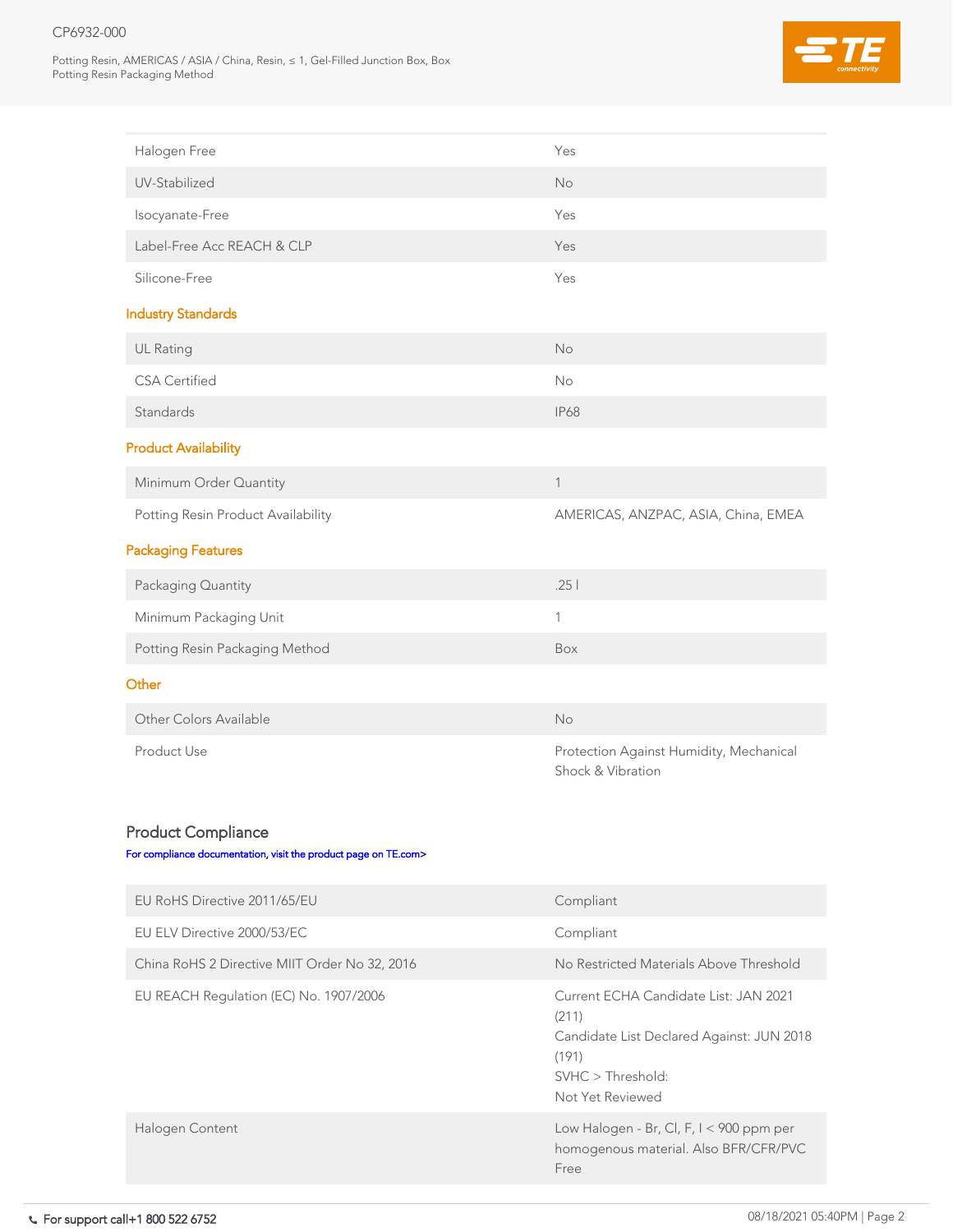## CP6932-000

Potting Resin, AMERICAS / ASIA / China, Resin, ≤ 1, Gel-Filled Junction Box, Box Potting Resin Packaging Method



Solder Process Capability and Solder Process capability and Solder process capability

Product Compliance Disclaimer

This information is provided based on reasonable inquiry of our suppliers and represents our current actual knowledge based on the information they provided. This information is subject to change. The part numbers that TE has identified as EU RoHS compliant have a maximum concentration of 0.1% by weight in homogenous materials for lead, hexavalent chromium, mercury, PBB, PBDE, DBP, BBP, DEHP, DIBP, and 0.01% for cadmium, or qualify for an exemption to these limits as defined in the Annexes of Directive 2011/65/EU (RoHS2). Finished electrical and electronic equipment products will be CE marked as required by Directive 2011/65/EU. Components may not be CE marked. Additionally, the part numbers that TE has identified as EU ELV compliant have a maximum concentration of 0.1% by weight in homogenous materials for lead, hexavalent chromium, and mercury, and 0.01% for cadmium, or qualify for an exemption to these limits as defined in the Annexes of Directive 2000/53/EC (ELV). Regarding the REACH Regulation, the information TE provides on SVHC in articles for this part number is based on the latest European Chemicals Agency (ECHA) 'Guidance on requirements for substances in articles' posted at this URL: https://echa.europa.eu/guidance-documents/guidance-onreach





# Compatible Parts

# Customers Also Bought